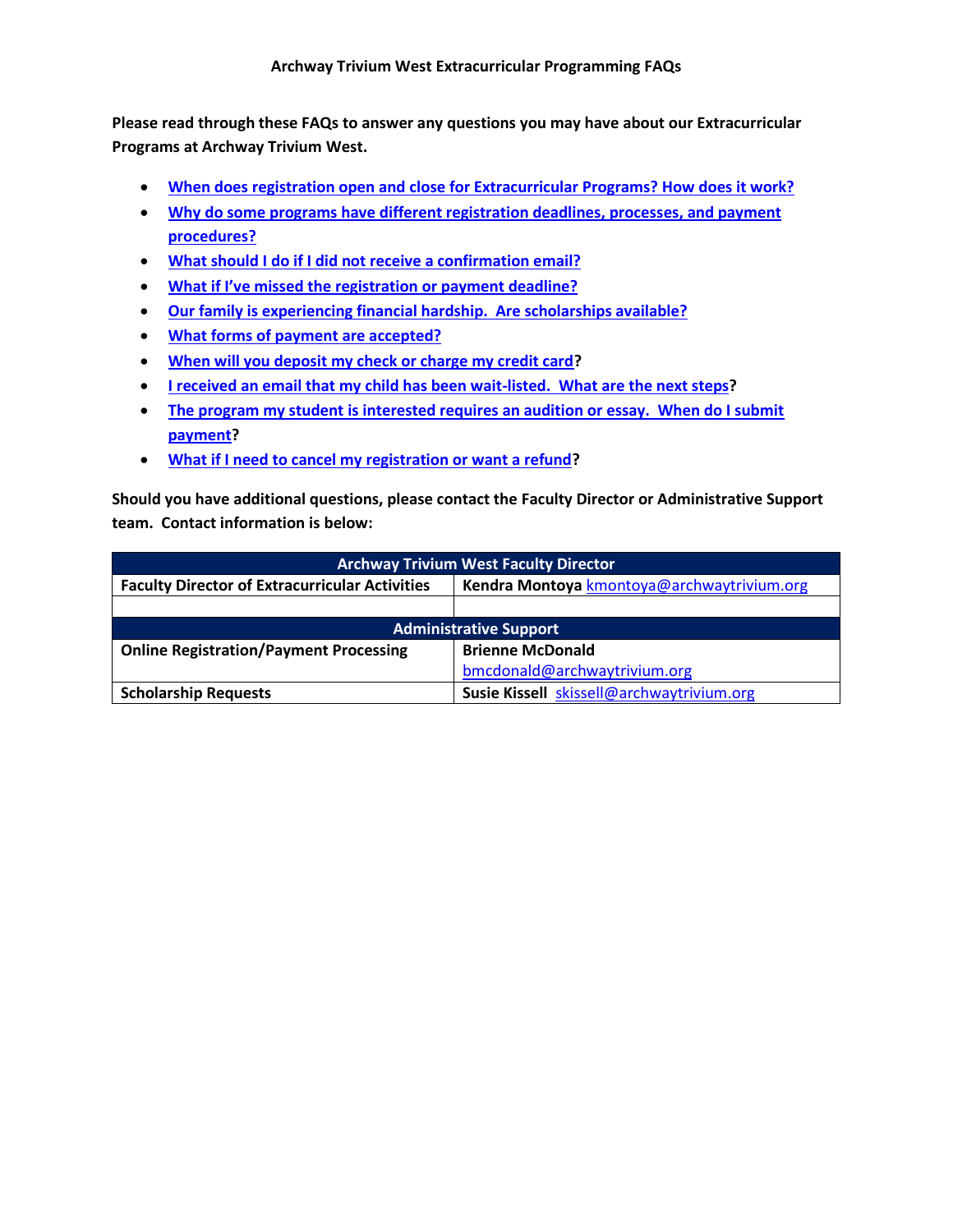#### <span id="page-1-0"></span>• **When does registration open and close for Extracurricular Programs? How does it work?**

Registration for Extracurricular Programs opens a few times throughout the school year. The closing date for each registration period can be found on the Extracurricular Registration webpage.

 for the class you want. Complete and submit the online registration in our online payment portal. Visit the Archway Trivium West (ATW) Extracurricular Programs webpage and click through on the link

 circumstances (e.g. family emergency, illness, etc.), please email the Faculty Director to prevent cancellation of your registration. Each situation is reviewed by the school's administration and we'll do to the Faculty Director of Extracurricular Activities. Payment in full must be received by the stated deadline. Failure to remit payment by the stated deadline results in automatic cancellation of your student's registration. Should there be extenuating our best to make accommodations. Please, do not contact the instructor as they will refer you directly

 Please note: Some classes are conducted on the Trivium campus by trusted, outside vendors. In some cases, vendors may collect payment directly. Please refer to the vendor's specific steps for registration confirmation, payment and refund policies on their program flyer.

# <span id="page-1-1"></span>• **Why do some programs have different registration deadlines, processes, and payment procedures?**

 programs. Please refer to the vendor's specific steps for registration confirmation, payment and refund Many of our extracurricular activities are led by Trivium faculty members, however in some cases we've identified trusted outside vendors to provide programming on the Trivium campus. Some of these vendors manage their own registration deadlines, registration process, and payments for their policies listed on their program flyer.

### <span id="page-1-2"></span>• **What should I do if I did not receive a confirmation email?**

 It can take up to an hour for a registration confirmation to be generated. If it still hasn't arrived in your which you'd thought you had registered. We'll do our best to help you figure it out. If you are mailbox after an hour, take a look in your SPAM or junk folders. If the confirmation is still missing, please email **bmcdonald@archwaytrivium.org** with your name, students name, grade and class for registering for a class with an outside vendor, please follow up directly with that vendor via the contact information provided on the program flyer.

## <span id="page-1-3"></span> • **What if I've missed the registration or payment deadline?**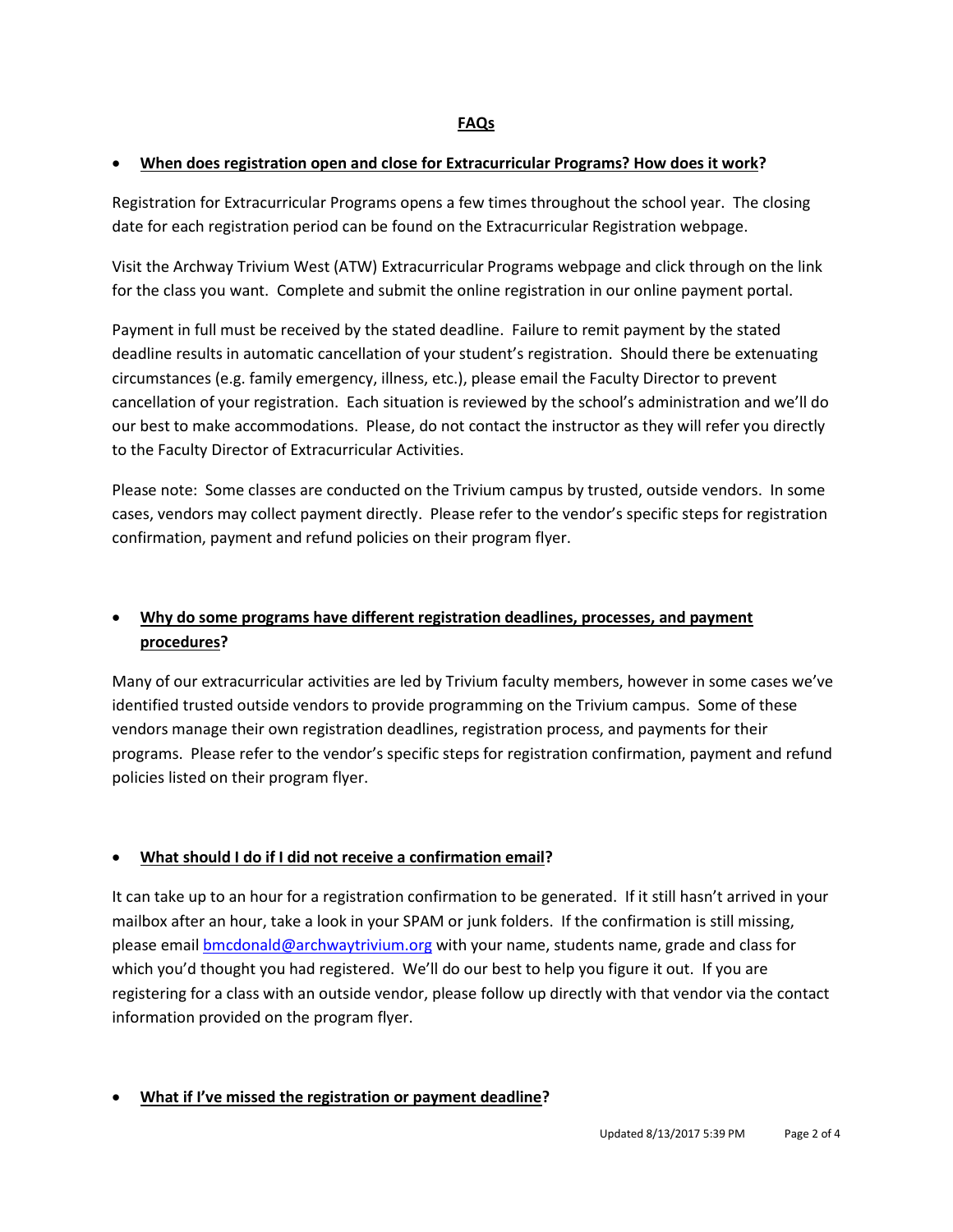emergency, illness, newly matriculated students, etc. To enquire about late enrollment, please contact the Faculty Director of Extracurricular Activities. Each student/family situation is reviewed by the program instructor directly, as they will refer you to the Faculty Director. The Faculty Director's contact Exceptions to the registration deadline may be made for extenuating circumstances such as family school's administration and we'll do our best to make accommodations. Please, do not contact the information is listed above or on the program flyer.

# <span id="page-2-0"></span> **programming. What can I do?**  • **Our family is experiencing financial hardship and I'd like our student to participate in**

 Scholarships are available on a case-by-case basis. Please contact Mrs. Susie Kissell, Director of Operations, a[t skissell@archwaytrivium.org](mailto:skissell@archwaytrivium.org) for more information on scholarship availability.

## <span id="page-2-1"></span>• **What forms of payment are accepted?**

 Discover or American Express). The preferred method of payment is via our online payment portal. Acceptable forms of payment include check, money order or debit/credit card (Visa, MasterCard,

 In the event that you are unable to make an online payment via our payment portal, you will need to If the club has availability at the time of your request, we will work with you to complete the registration make arrangements with the Faculty Director/Registration coordinator to pay by check or money order. process.

For K-5 students, checks should be made payable to "Archway Classical Academy - Trivium West"

We are unable to carry balances or manage payment plans.

Please do not combine payments for Athletics with those for other Extracurricular Programming.

### <span id="page-2-2"></span>• **When will you deposit my check or charge my credit card?**

Online payments are typically processed upon receipt. Checks are typically deposited within ten school days of the close of the registration period.

## <span id="page-2-3"></span> • **I received an email that my child has been waitlisted. What are the next steps?**

Do not submit payment or your registration form until after your student has cleared the waitlist. If your student is on the wait list, this means the program has reached maximum capacity. Should your student clear the waitlist, notification will be emailed to the email address provided in the registration. Generally, students do not clear the waitlist after the first week of programming, nor are class fees prorated if they do clear the waitlist.